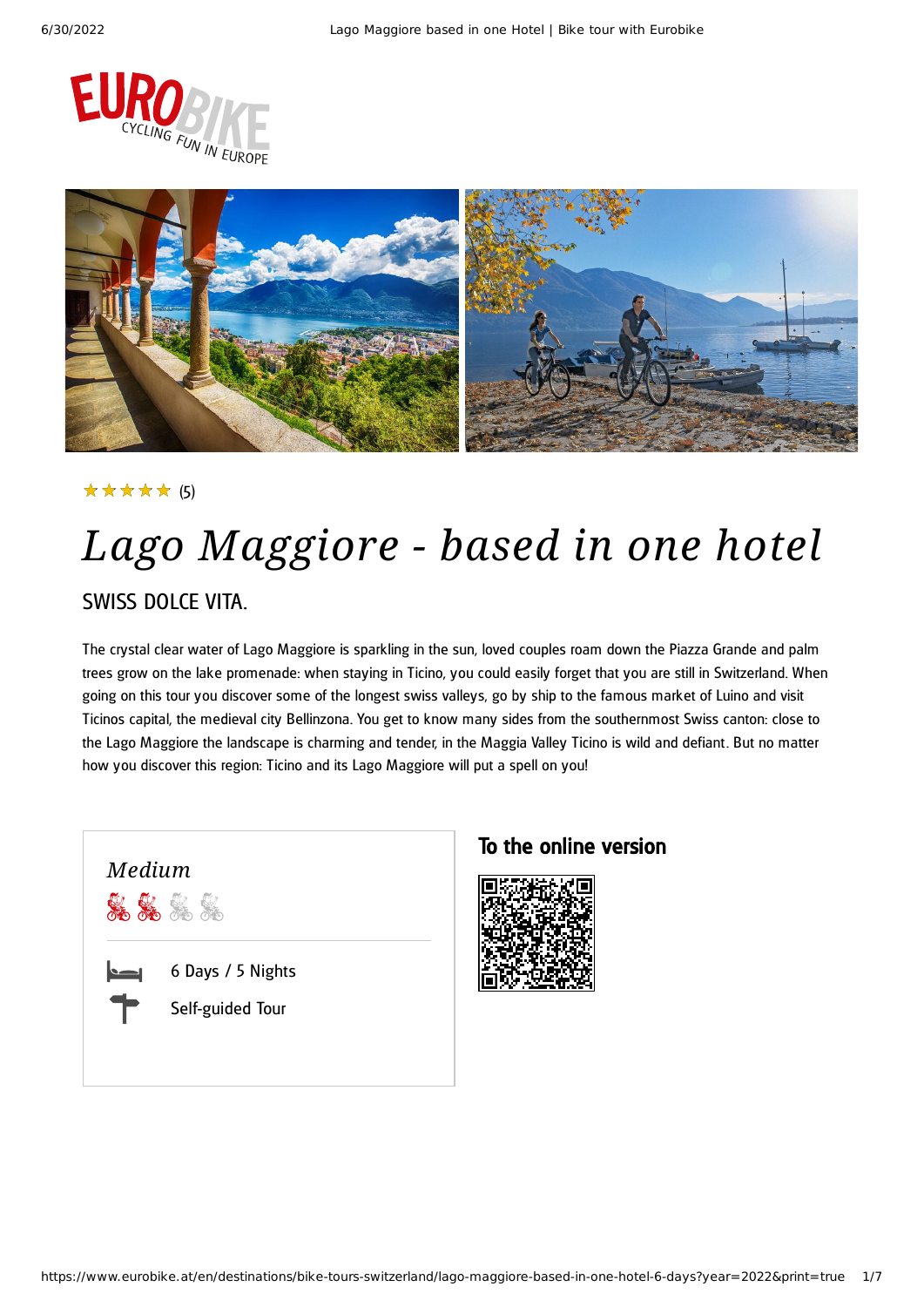# *Itinerary*

### *Arrival in Losone*



DAY 1

*Loop tour [Bellinzona](#page-1-0)* approx. 55 km

<span id="page-1-0"></span>Starting at the hotel direction Locarno along the lake promenade you cycle to the flat Magadino area and go past small forests and big farming areas until you reach the city walls of Ticinos capital: Bellinzona. In this town you find many old castles, hidden places and the old city wall. After a short break you go past romantic towns back to Ascona.



### *Circle tour Ascona, [excursion](#page-1-1) to the iles of Brissago* approx. 25 km

<span id="page-1-1"></span>Today's discoveryleads to the the center of Ascona. You can leave your bicycle there and take the ship to the iles of Brissago. The Botanical Gardens house around 1'700 plant species. Back in Ascona the route leads you from the hectic city centre on small roads to the branchs of the valley Centovalli. Here you have to face one short uphill before visiting sleepy villages. The route then brings you on an easy path back to Ascona.

DAY 4

*[Excursion](#page-1-2) Maggia Valley* approx. 30 km

<span id="page-1-2"></span>More than 50 kilometres the river Maggia runs through the alps before finally flowing into the Lago Maggiore. You go past the waterfall at Monte Brolla until you reach the lovely town Maggia. There you have time for a short break and to visit the chapel Santa Maria with its wonderful frescos.



*[Excursion](#page-1-3) Lugano* approx. 25 km

<span id="page-1-3"></span>By bicycle to Locarno. The train brings you to Melide. Lake Lugano can definitely compete with Locarno and Ascona. Italien Dolce Vita, colourful villages with the typical stone church towers and even palms can be discovered today! A wonderful trip completes your cycle holiday in this region.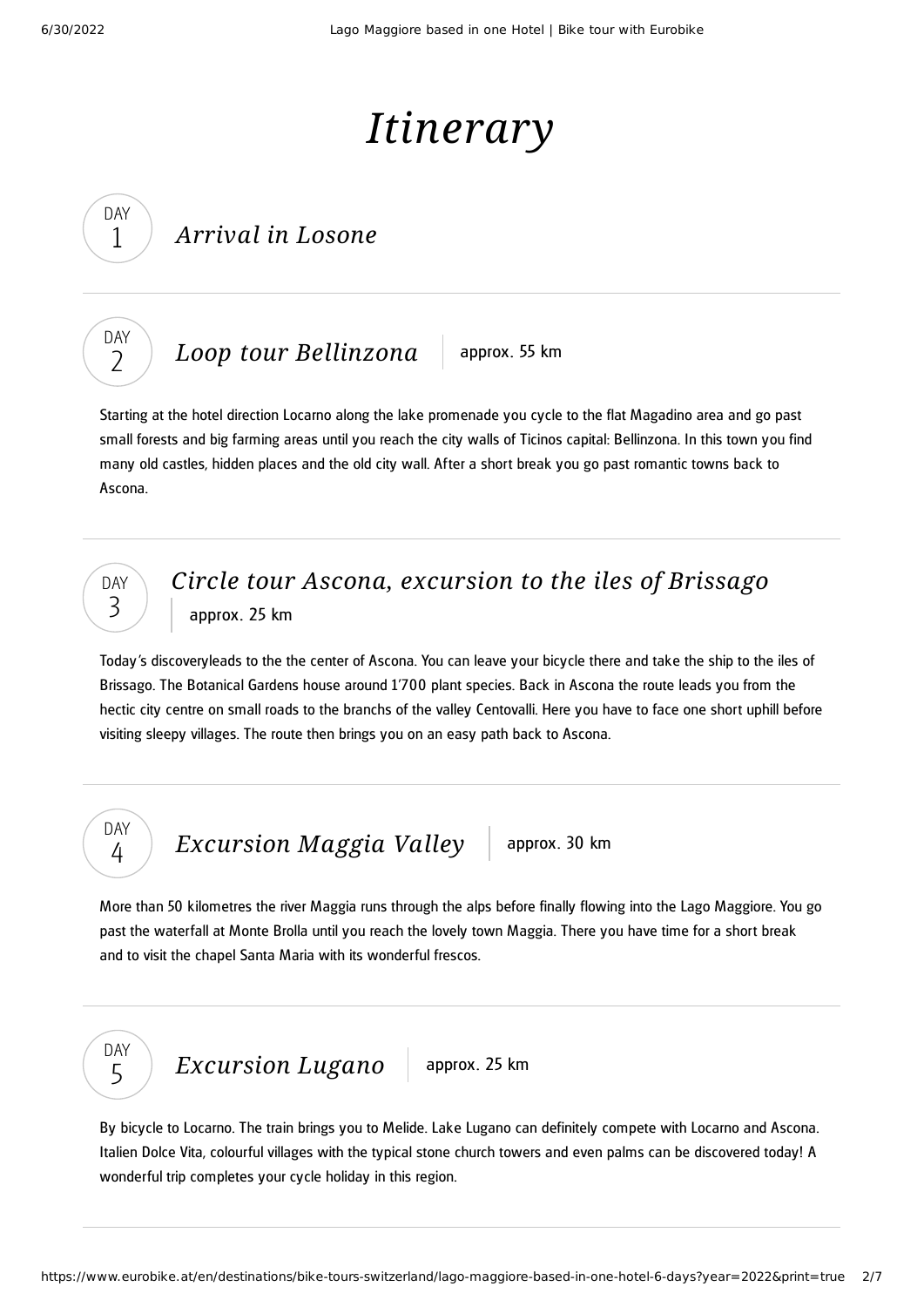

## *Departure or extension*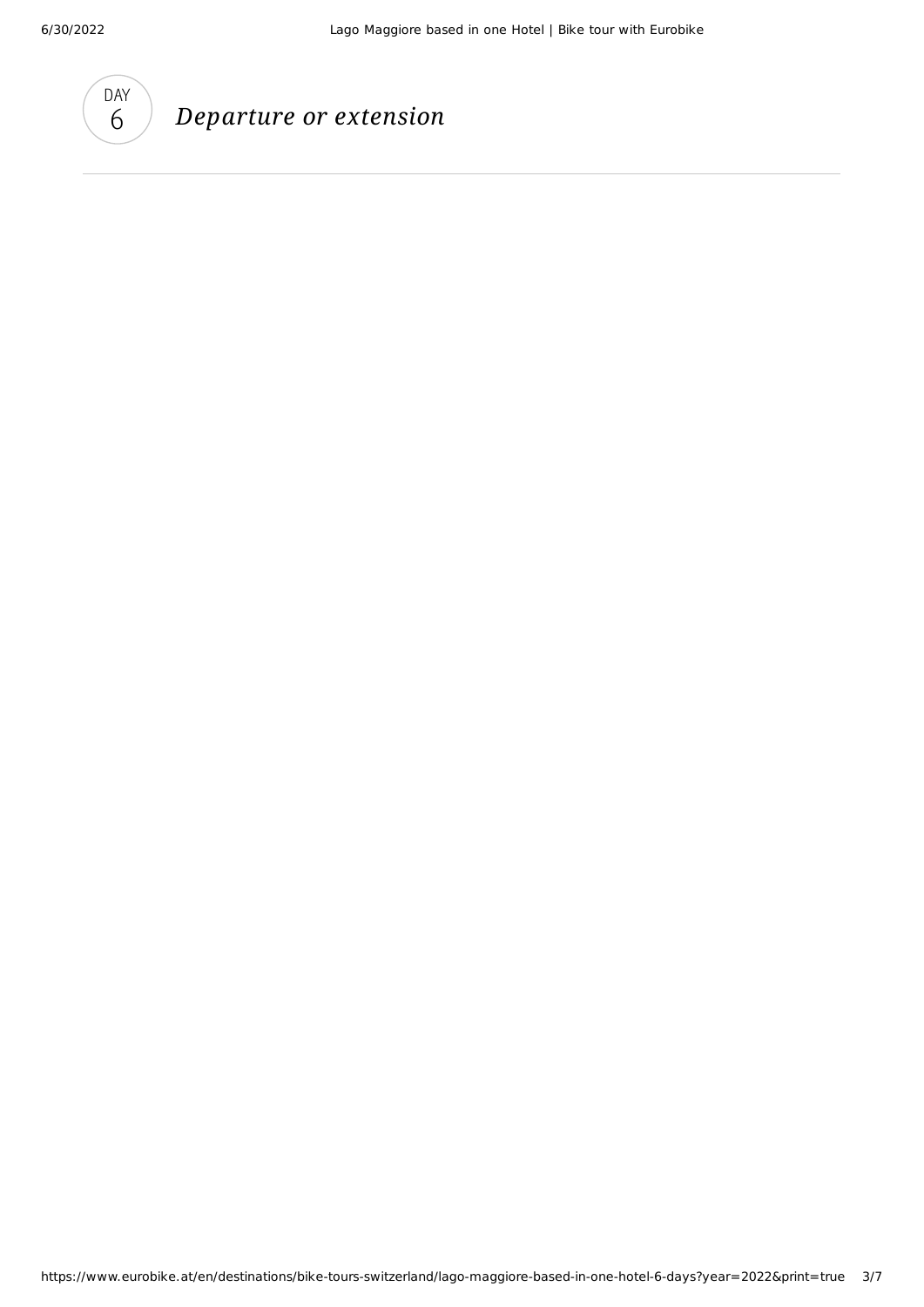# *Tour character*

Most of the times you cycle on tarmac and sometimes on gravel roads. When going back from Luino you go on the public road most of the time. Nonetheless this road is very quiet during the day. In the city centres of Locarn or Ascona the cycle paths lead through pedestrian areas. It might be better to push your bicycle to get through. In every tour you have to deal with small uphills, but these should be no obstacles even for unexercised guests.

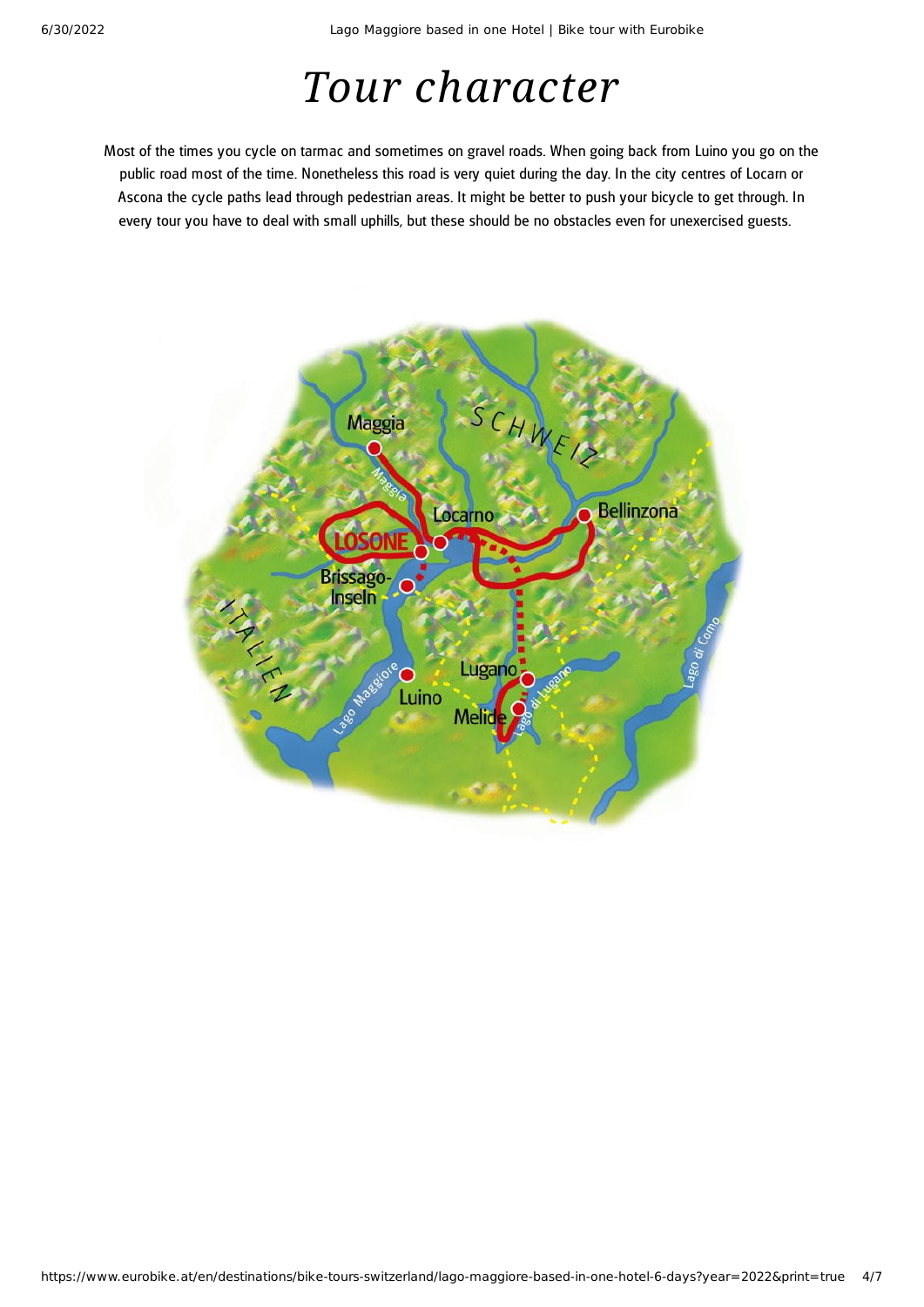п

## *Prices and events*

### *Place of arrival: Losone*

Season 1 03.04 .2022 - 26.06.2022 | 21.08.2022 - 16.10.2022 | **Sunday** 

Lago Maggiore - based in one hotel, 6 days, Albergo, CH-TSRLL-06AL

Base price 799.00

Surcharge single room 399.00

## *Our [rental](#page-4-0) bikes*

۰

<span id="page-4-0"></span>

|                      | <b>Filter</b> |
|----------------------|---------------|
| 24-gear unisex       | 109.00        |
| 24-gear gents        | 109.00        |
| <b>Electric bike</b> | 225.00        |
|                      |               |

Prices per person in EUR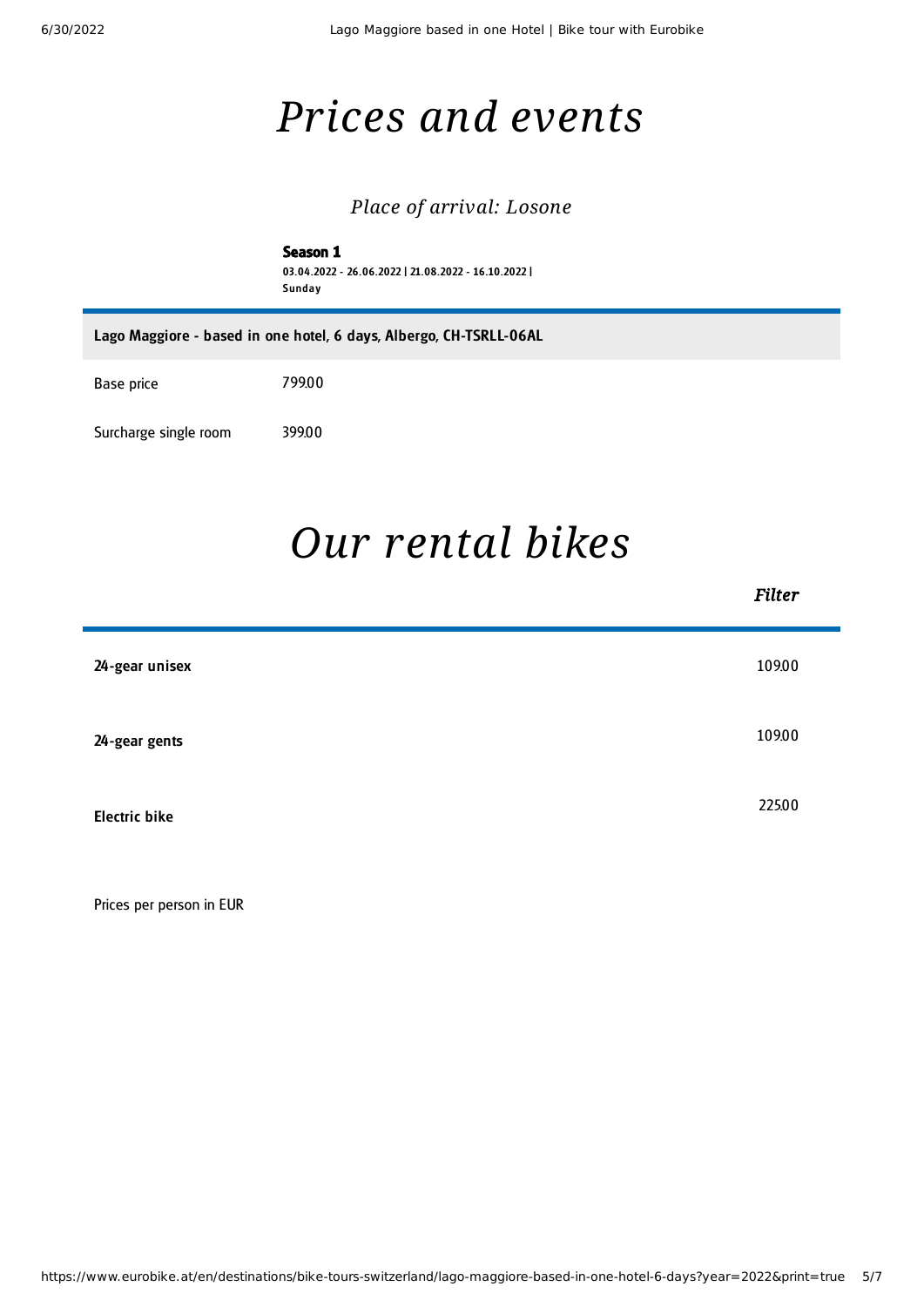# *Services and infos*

#### **Services**

#### Included:

- Accommodation in 4\*\*\*\*-hotel Albergo Losone
- Breakfast
- Detailed travel documents 1x per room (German, English)
- Daily entrance to the spa incl. Hammam  $\bullet$
- 1 Train ticket Locarno Melide incl. your bike  $\bullet$
- 1 train ticket Lugano Locarno incl. your bike  $\bullet$
- 1 boat ride to the isles of Brissago  $\bullet$
- 1 Entrance to the castles of Bellinzona  $\bullet$
- Service hotline  $\bullet$

### Infos

#### Arrival / Parking / Departure:

- Locarno train station
- Zurich airport
- Free parking at the hotel, no reservation possible

### Things to note:

- Tourist tax, if due, is not included in the price!  $\bullet$
- Further important information according to the  $\bullet$ package travel law can be found [here](https://www.eurobike.at/en/travel-information/before-the-tour/pci)!